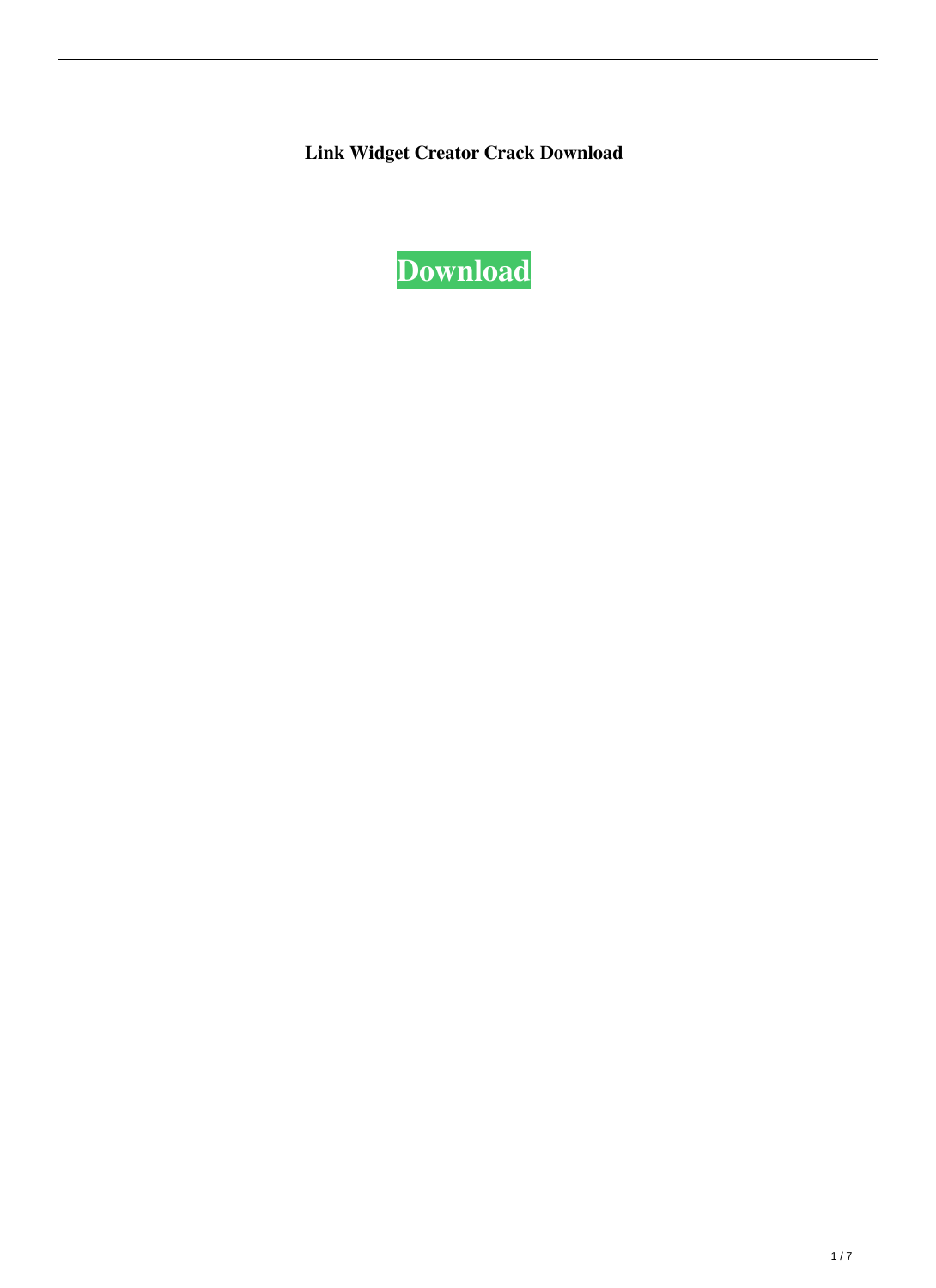For the developers You can develop a widget with one file. The Link Widget Creator Product Key is a very simple application, which is a very powerful tool. Link Widget Creator is a helpful application for developers to create an application widget. Link Widget Creator supports all major platforms. You can create a widget to create an application icon. For the developers, Link Widget Creator is a very helpful tool. Developing a widget requires the Link Widget Creator. Creating a widget is very simple with Link Widget Creator. Link Widget Creator supports all major platforms. You can create a widget for application icons. Link Widget Creator is very helpful. Creating an application widget is very easy using Link Widget Creator. This tool allows you to develop a widget easily. Link Widget Creator is very helpful for the developers. Link Widget Creator is a simple application for developers to create an application widget. For developers who want to create a widget for application icons, Link Widget Creator is very helpful. Link Widget Creator is a very powerful application for developers to create a widget. For developers, Link Widget Creator is a helpful application. Link Widget Creator is very powerful for creating an application widget. Link Widget Creator is helpful for creating a widget. Link Widget Creator allows you to easily create a widget for application icons. Link Widget Creator is a very helpful application for creating an application widget. Creating an application widget is very simple with Link Widget Creator. Link Widget Creator is very powerful for creating a widget. Link Widget Creator supports all major platforms. Link Widget Creator supports all major platforms.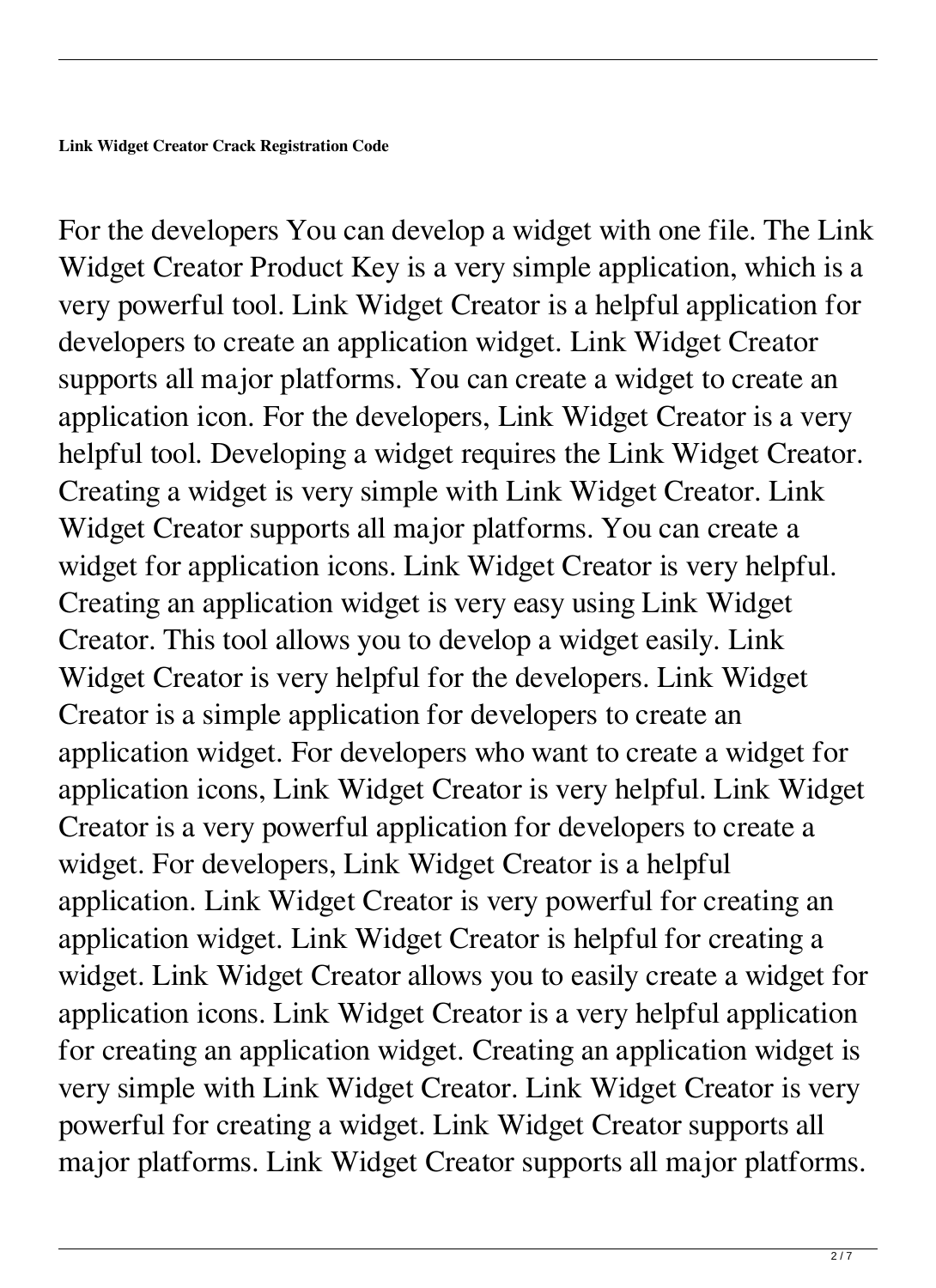## Link Widget Creator is a very helpful application for developers to create an application widget. For developers

**Link Widget Creator** 

81e310abbf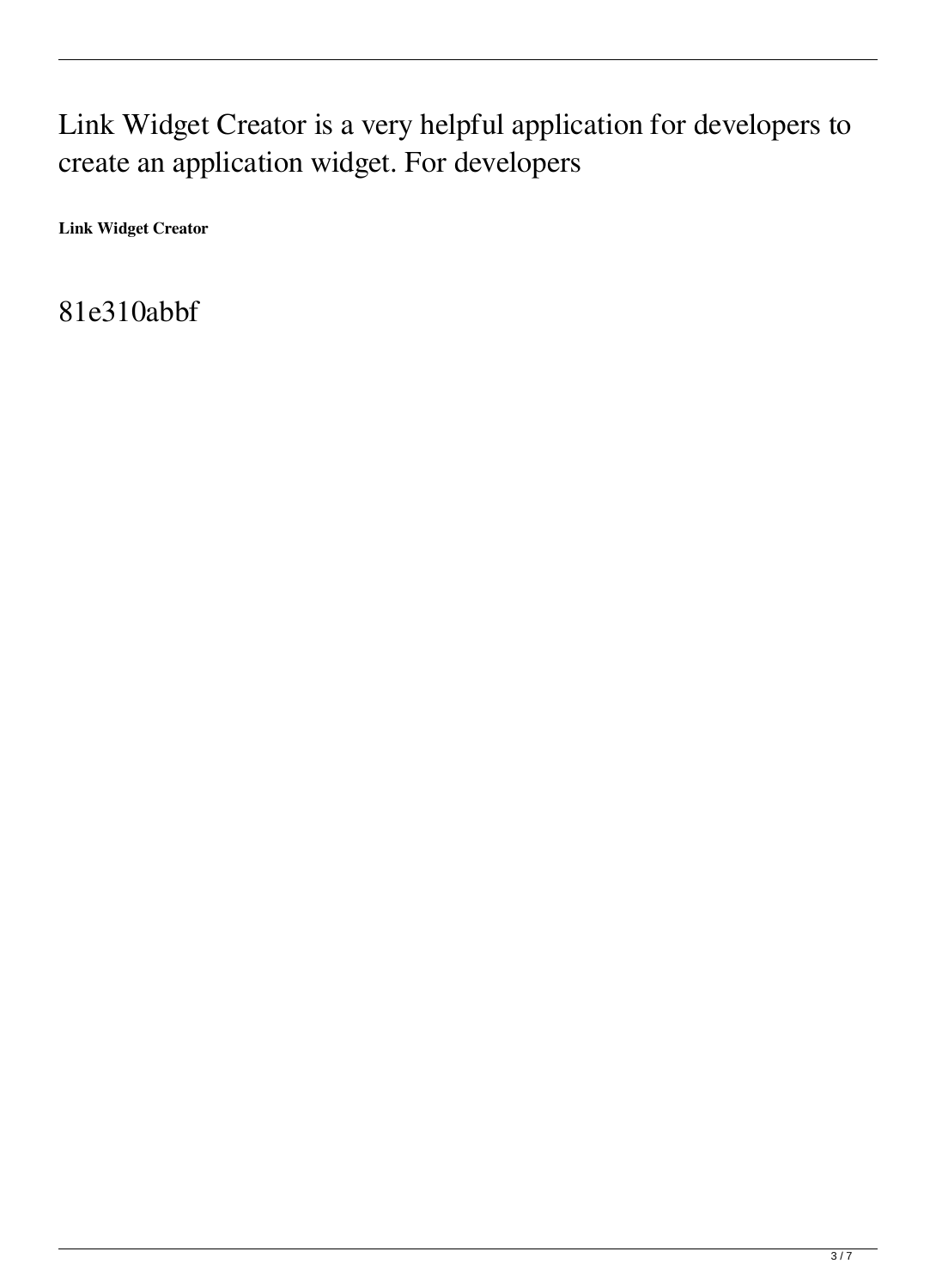\* Widget Creator is the most accessible and easiest way to add widgets to your Samsung TouchWiz interface. Widget Creator Once you have created a new widget it can be placed on the home screen or on a particular folder. It also has a schedule that allows you to set when the widget will be displayed to the user. One useful feature of Widget Creator is that if you have more than one of the same widget displayed on the home screen, then by tapping on a specific widget, it will display a list of widgets and if you touch the specific widget that you want, then it will take you directly to that specific widget without the need to open the widgets page. Widget Creator can create widgets for android phones running the TouchWiz interface as well as for the Samsung Bada platform. There are currently widgets that can be found for weather, events and notifications. These widgets can be updated from the Android Market. Widget Creator does not support creating widgets for the Samsung phones with TouchWiz interface running on Android OS 2.1 or older. Version history Description Add widgets to your Samsung TouchWiz interface or to a specific folder on your SD card. Widget Creator comes with a widget image that you can use, you can either use an image you have already created or you can import one from the Android Market. Widget Creator allows you to create widgets for the following types of Samsung phones: For Samsung TouchWiz Actions Menu & SGS Bada T-Mobile S-Voice Samsung i9100 Samsung i8500 Samsung i8000 Features Multiple Types of Widgets - There are many different types of widgets you can create with Widget Creator: Graphical Widgets Menu / Action / Folder Widgets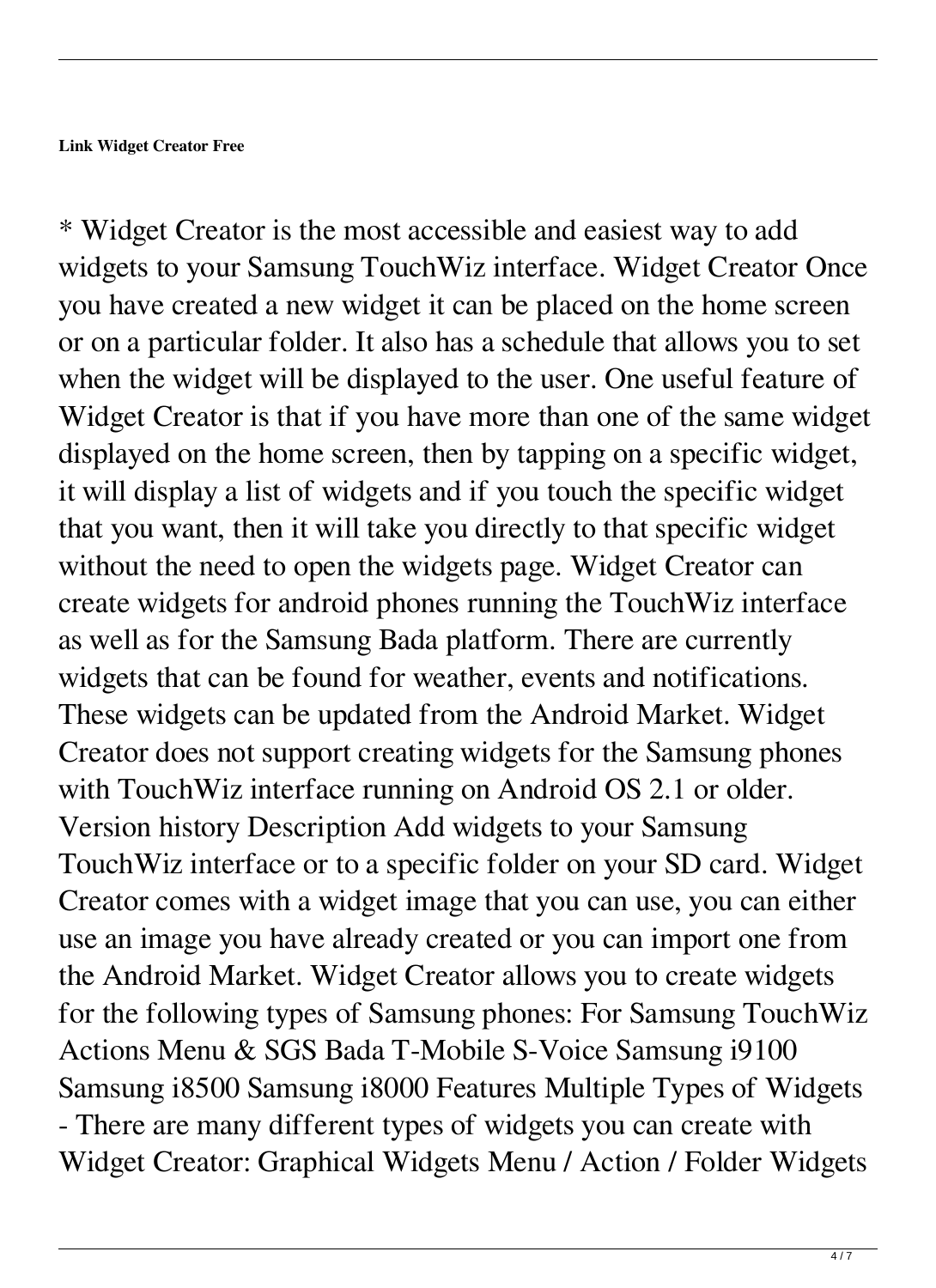Alarm Widgets Clock Widgets Widget for Mobile Applications Weather Widgets Notifications Widgets Schedule Widgets Easy Widget Creation - Widget Creator will display all the widgets you have installed on the phone, you can add a new widget by simply selecting an icon from this list. Widgets you want to save on the SD card can be moved to a folder on your SD card or you can create a custom folder for your widgets. Auto-Update - You can either update the widgets from the Android Market or you can

**What's New in the?**

Link Widget Creator is a handy application that was designed to serve as a means of building widgets for Samsung phones that have either a TouchWiz interface or run on the Bada platform. Creating a new widget is a very simple job because all you have to do is provide the name and URL address, then pick an icon and widget image. Basic needs If you want to create a Link Widget, you need to know some basic information about your widget. If you wish to create a widget to link to a website, you need the following information: A name for the widget. The name should be a short, single word that describes the purpose of the widget and link that you wish to create. It is recommended that you create a descriptive name for your widget to clearly identify its purpose. A name should be between 3 and 6 characters long. For example, a name like "Pane" for the widget to link to the camera on your mobile phone might be too long, but the name "Take Pictures" is both a short name and a clear description of its purpose. The name must be written in a proper English. An URL that contains the link to the website. A brief description of the widget. It is recommended that you add a short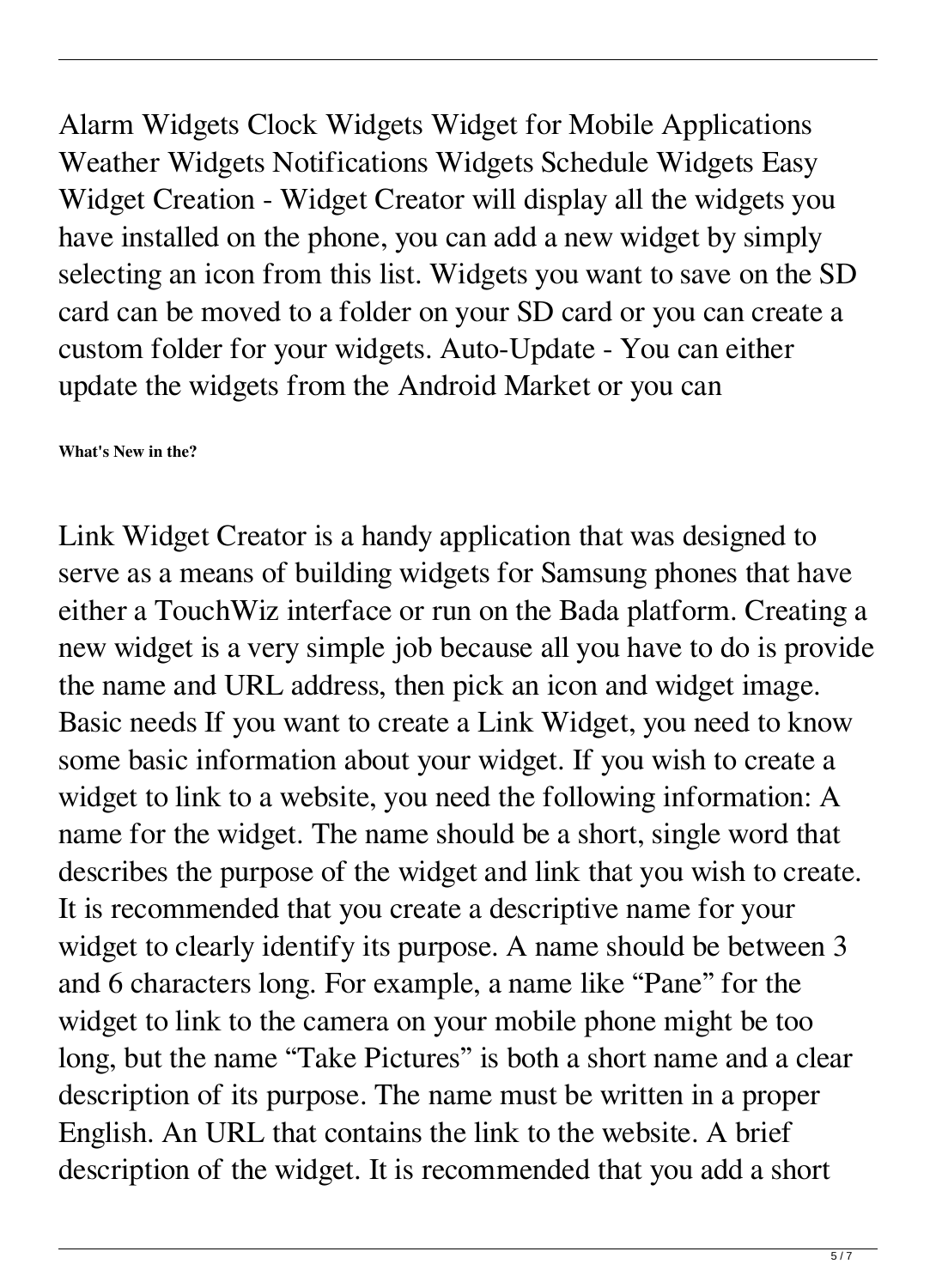description of the link to your widget as it is displayed to the user, rather than to the website itself. The name of the icon you wish to use for the widget. The widget image that you wish to use for the widget. Creating the widget If you have provided all the necessary information, you can create a new Link Widget. The first step is to create a widget definition by tapping the "+" icon. Next, tap on the name you have chosen for the widget. In this example, it was "Take Pictures." Now tap on the icon that you wish to use for the widget. This would be the icon that you would use on the website to link to the camera on your mobile phone. Finally, tap on the URL that contains the link to the website that you wish to use for the widget. Your Link Widget is now ready to be saved and installed on your mobile phone. It is very simple to install your widget using the "Install Widget" option. Troubleshooting If you have encountered a problem when creating a widget, follow the below steps to resolve it: Tap on the 3-bar icon next to the file name. From the "More" option, select "Select". Select the image you wish to use for your widget. Close the widget file and use the "Reset Widget" option on the "More" option. The widget will be resized